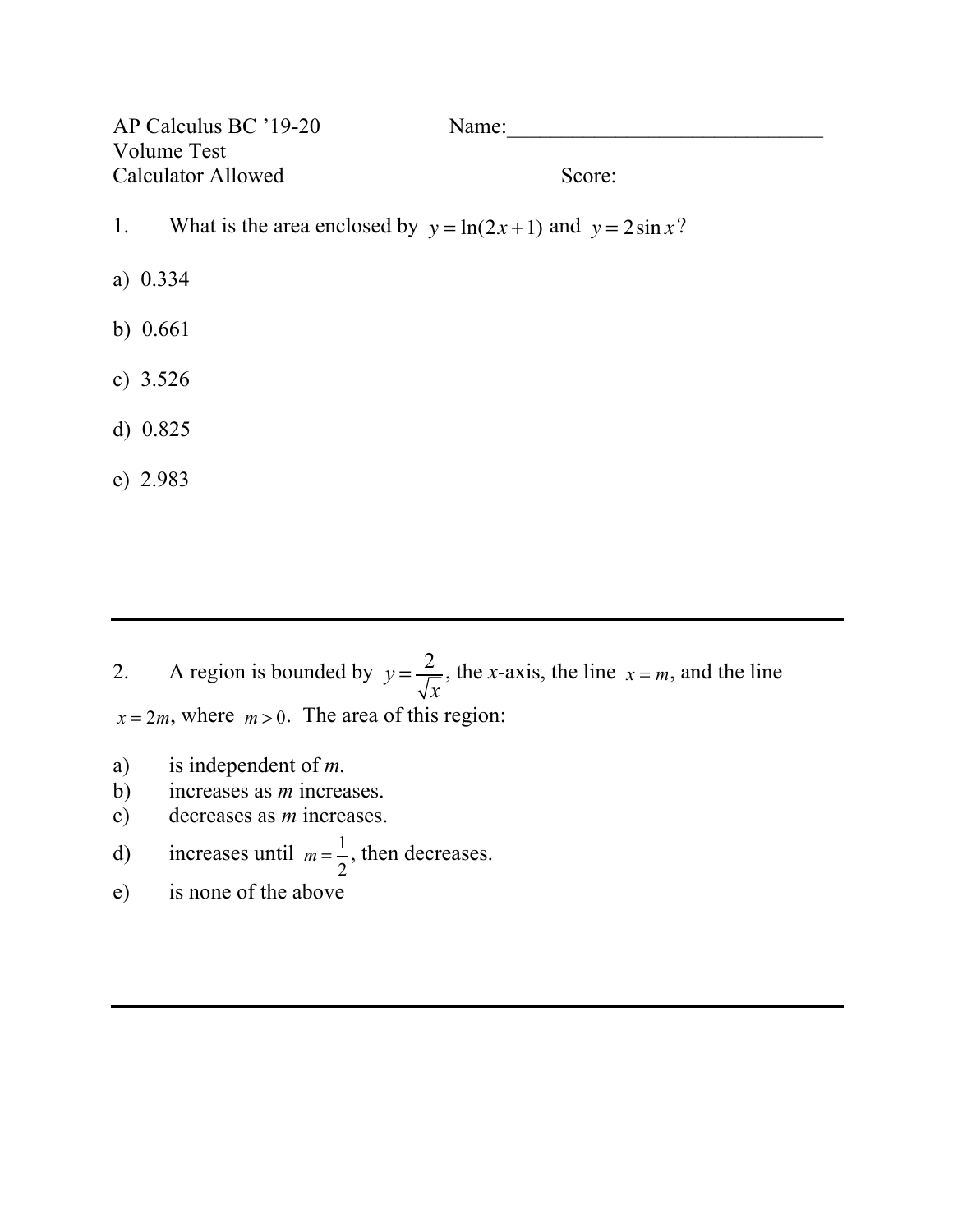3. Let R be the region in the first quadrant bounded by  $x = \sin^{-1} y$ , the *x*-axis, and  $x = \frac{\pi}{2}$ . Which of the following integrals gives the volume of the solid generated when R is rotated about the line  $x = \frac{\pi}{2}$ ? 2 2

- a)  $\pi \int_0^{\pi/2} y^2 dy$  b)  $\int_0^{\pi/2} y^2 dy$  b)  $\pi \int_0^1 \left( \frac{\pi}{2} - \sin^{-1} y \right)^2 dy$
- c)  $\pi \int_0^{\pi} \left( \sin^{-1} y \right)^2 dy$  d)  $\frac{\pi}{2}$  $\int_0^{\infty} (\sin^{-1} y)^2 dy$  d)  $\pi \int_0^1 (\sin x)^2 dx$  $\int_0^1$
- e)  $\pi \int_0^{\pi} \left( \frac{\pi}{2} \sin x \right)^2 dx$  $\int_0^{\frac{\pi}{2}}$

4. Which of the following integrals gives the length of the graph  $y = \sin 2x$ from  $x=a$  to  $x=b$ ?

a)  $\int_{a}^{b} \sqrt{1+4\sin^{2}x \cos x} dx$  **b**)  $\int_{a}^{b} \sqrt{1+\sin^{2}2x} dx$ 

c) 
$$
\int_a^b \sqrt{1+4\cos^2 2x} dx
$$
 d) 
$$
\int_a^b \sqrt{1+\cos^2 2x} dx
$$

e)  $\int_a^b \sqrt{1+4\sin^2 x \cos^2 x} dx$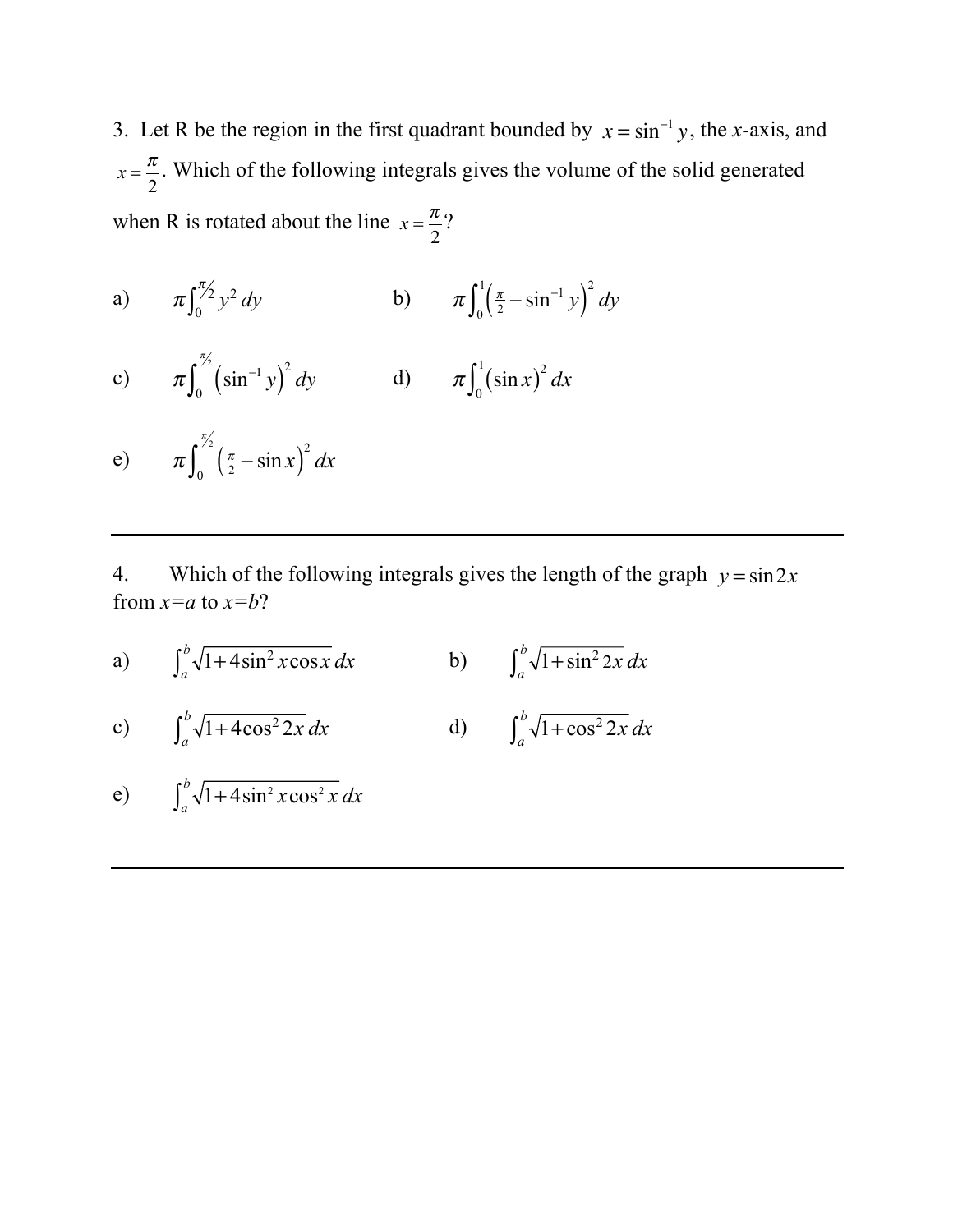5. For  $t \ge 0$  hours, *H* is a differentiable function of *t* that gives the change in temperature, in degrees Celsius per hour, at an Arctic weather station. Which of the following is the best interpretation of  $\int_0^t H(x) dx$ ?  $\int_0^t$ 

- a) The total change in temperature during the first *t* hours.
- b) The total change in temperature during the first day.
- c) The average rate at which the temperature changed during the first *t* hours.
- d) The rate at which the temperature is changing during the first day.
- e) The rate at which the temperature is changing at the end of the  $24<sup>th</sup>$  day.

6. Let *R* represent the region in the first quadrant bounded by  $y = -3x + 6$ . Which expression gives the volume of the solid with base *R* whose cross-section perpendicular to the *x*-axis are semi-circles?

a) 
$$
\pi \int_0^2 (-3x+6)^2 dx
$$

- b)  $\pi \int_{0}^{6} \left( \frac{6-y}{2} \right)$ 3  $\sqrt{}$  $\frac{6}{0} \left( \frac{6-y}{3} \right)$  $\int_0^6$ 2 *dy*
- c)  $\frac{\pi}{4} \int_0^2 (-3x+6)^2 dx$

d) 
$$
\frac{\pi}{8} \int_0^2 (-3x+6)^2 dx
$$

$$
e) \quad \frac{\pi}{2} \int_0^6 \left( \frac{6-y}{6} \right)^2 dy
$$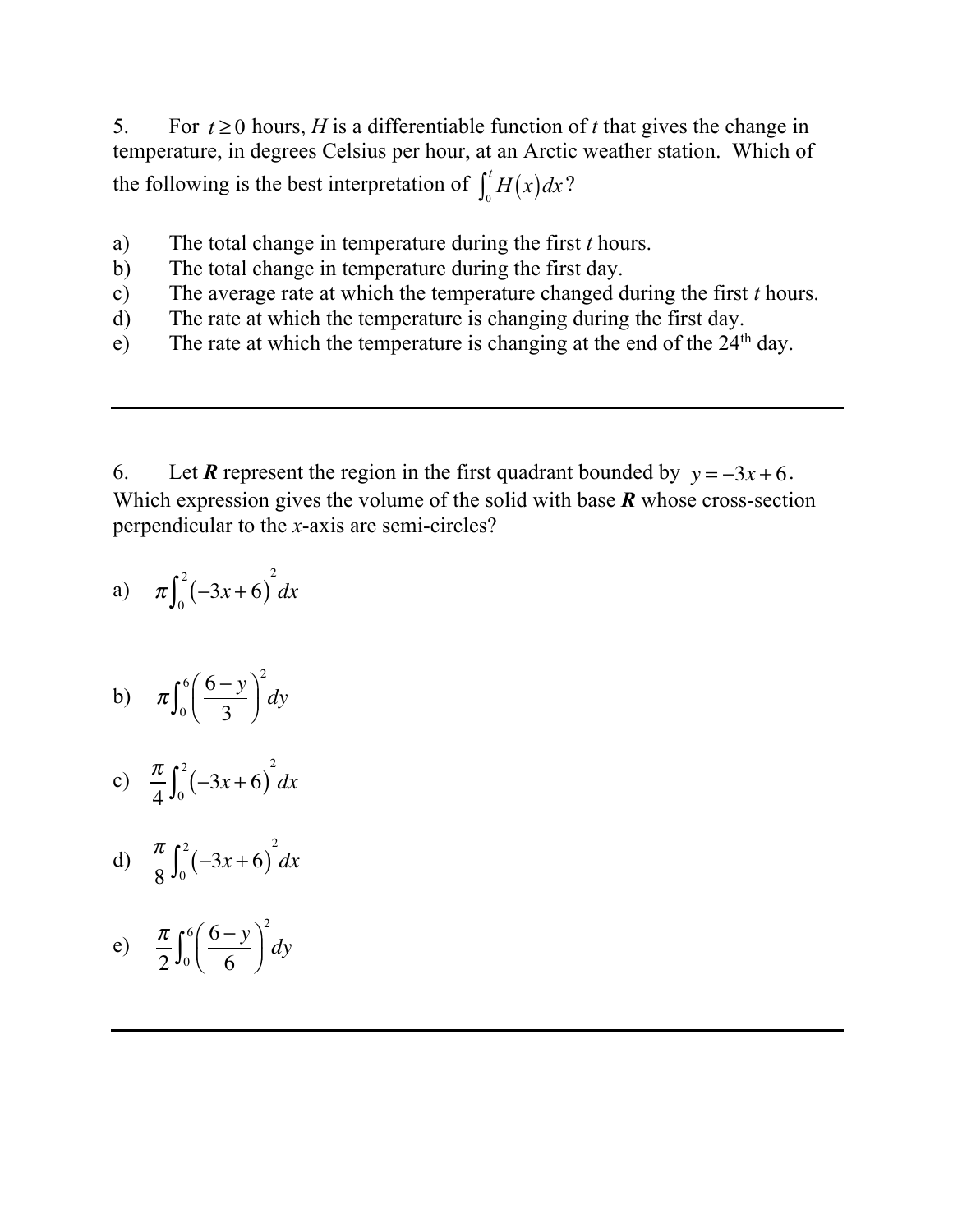7. What is the volume of the solid formed when the region bounded by  $y = e^x - 1$ ,  $y = 2$ , and  $x = 0$  is rotated around the y-axis?

- a) 1.296
- b) 3.233
- c) 5.930
- d) 10.354
- e) 25.199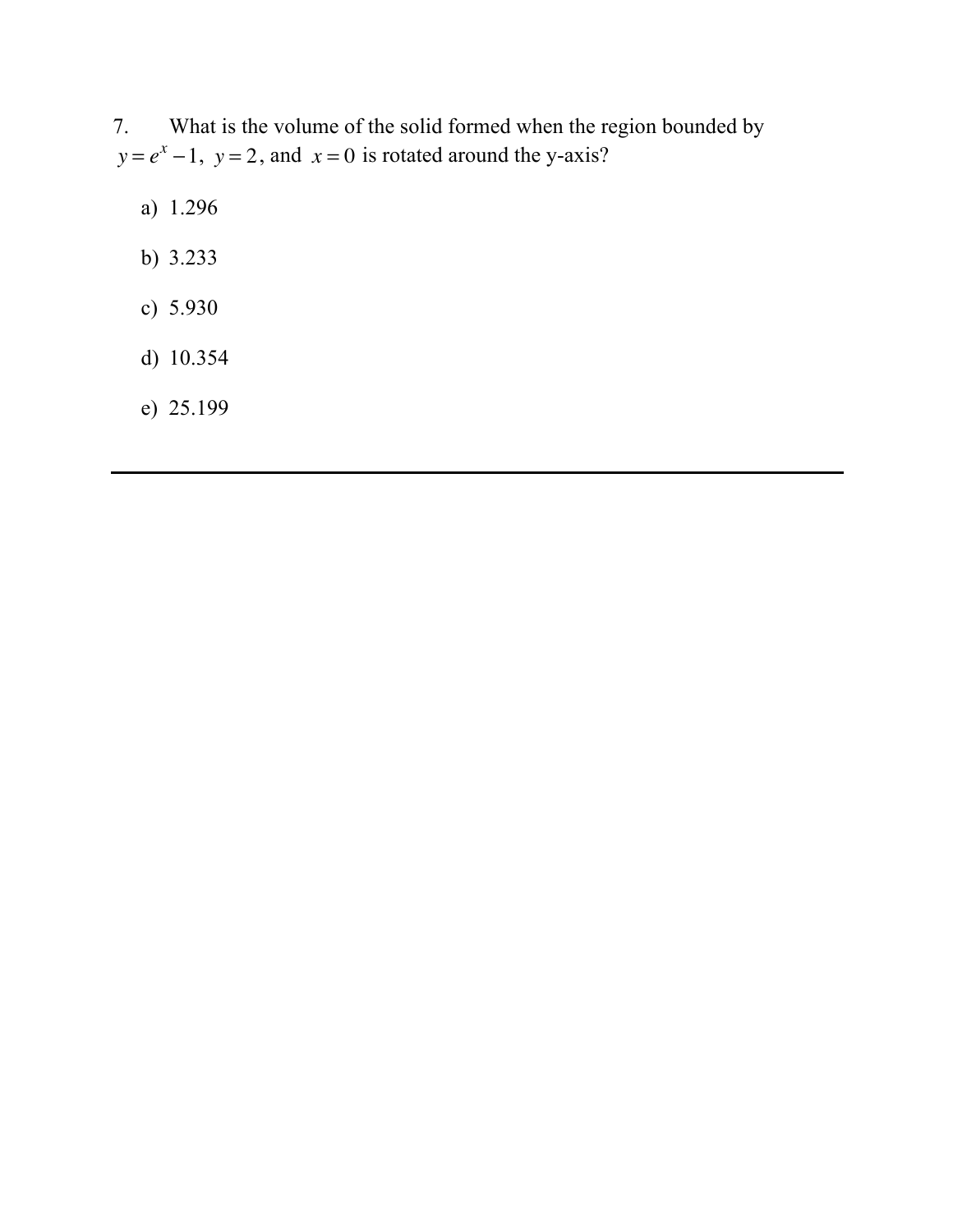- 8. Let *S* be the region bounded by  $y = x^3$ ,  $y = 8$ , and  $x = 0$ .
- a) Find the area of *S.* Show the setup.

b) Find the volume of the solid generated by revolving *S* around the *x*-axis. Show the anti-differentiation steps.

c) There exists a number  $k, 0 < k < 8$ , such that when the part of *S* below the line  $y = k$  is revolved around the *y*-axis, the resulting solid has the same volume as the solid formed by when the part of S above the line  $y = k$  is revolved around the *y*-axis. Write, but do not solve, an equation involving an integral expression that can be used to find the value of *k*.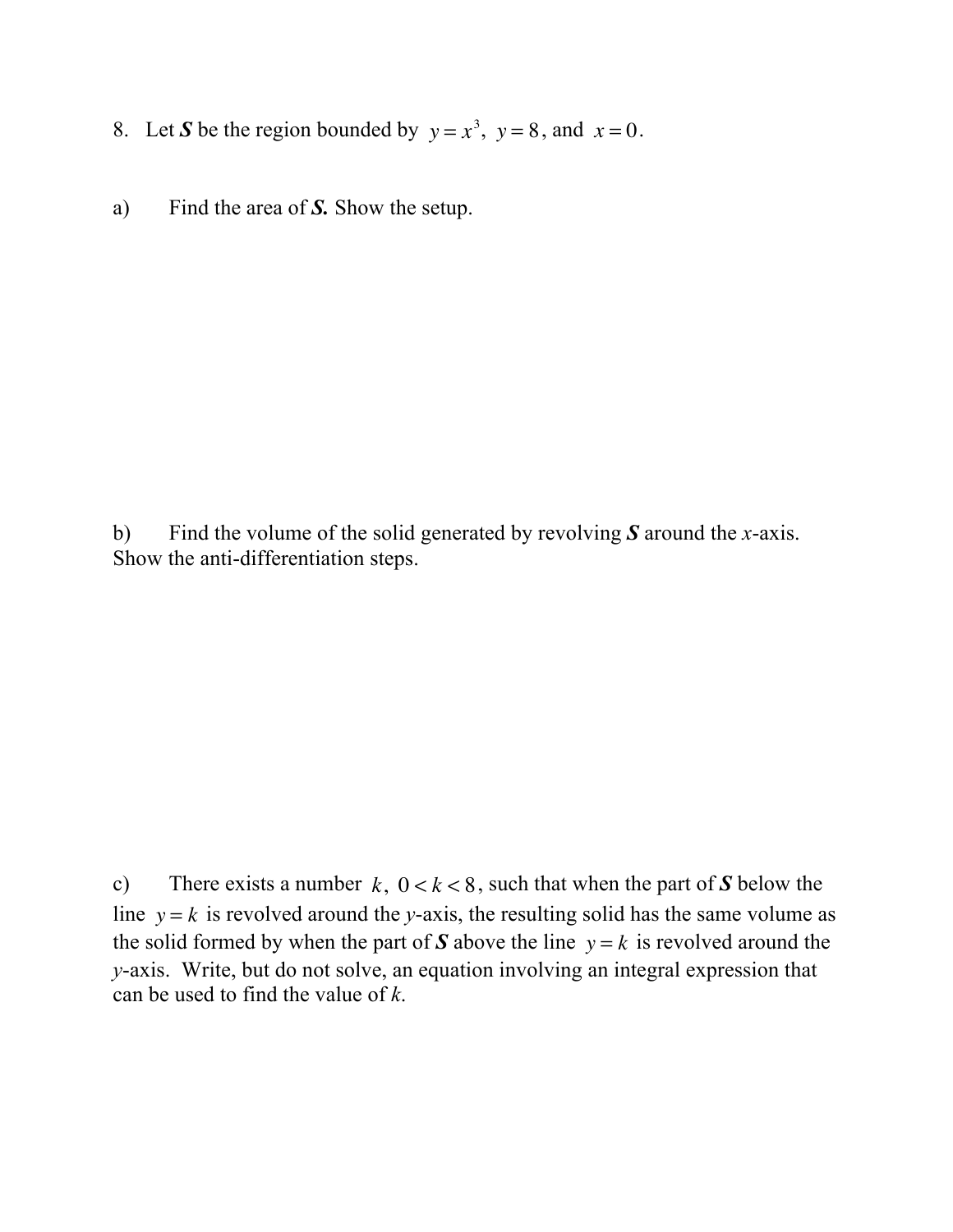9. Let **R** be the region bounded by  $y = \ln x$  and  $y = x - 2$ .



a) Find the volume of the solid whose base is *R* and whose cross-sections perpendicular to the *y*-axis are isosceles right triangles with the one leg is in the base.

b) Find the volume of the solid formed by revolving *R* around the line  $y = 3$ .